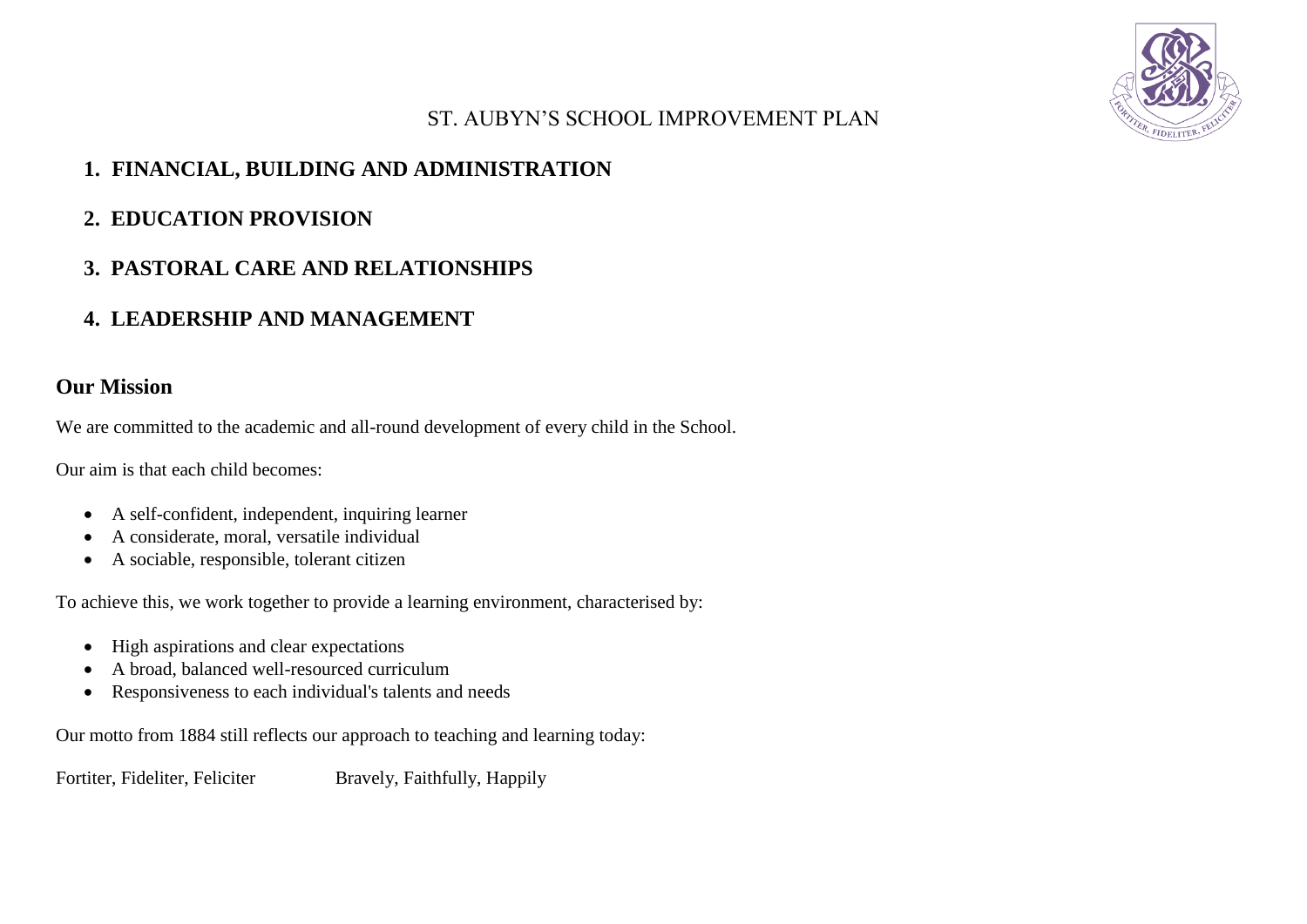| <b>Target</b>                                                                                     | <b>Action Required</b>                                                                                                                                                                             | <b>By</b><br>Whom      | <b>Time</b><br><b>Scale</b> | <b>Resource &amp; Training</b><br>Needs (with costs) | <b>Success Criteria</b>                                                                                                                             | R/A/G |
|---------------------------------------------------------------------------------------------------|----------------------------------------------------------------------------------------------------------------------------------------------------------------------------------------------------|------------------------|-----------------------------|------------------------------------------------------|-----------------------------------------------------------------------------------------------------------------------------------------------------|-------|
| The School:                                                                                       |                                                                                                                                                                                                    |                        |                             |                                                      |                                                                                                                                                     |       |
| Sound Proofing of the<br>PAC foyer                                                                | Full sound proofing of the lower area and up the stairwell to the gallery and<br>claassroom                                                                                                        | $\operatorname{MF}$ LB | Christmas<br>2021           | <b>Budget costs</b>                                  | Improve sound<br>quality when hosting<br>a large number of<br>guests and they are all<br>speaking at the same<br>time.                              |       |
| The replacement of the<br>Reception conservatoty<br>and an extention to the<br>Pre Prep building. | To get planning permission for the tearing and down and the rebuilding of<br>the extended area to the Reception classes. An additional extention will<br>compliment the current Pre Prep building. | $\operatorname{CB}$ LB | Summer<br>2022              | Priorities and costs<br>determined by<br>Governors.  | Improved aesthetic,<br>heating and sound<br>quality. A more<br>comfortable<br>environment for the<br>pupils and teacher to<br>apply their practice. |       |
| Pre Prep Building                                                                                 | Improve the layout of the entrance and the internal reception area.                                                                                                                                | CB JB LB               | Summer<br>2022              | Priorities and costs<br>determined by<br>Governors   | Creating a workable<br>space for the LSAs                                                                                                           |       |
| Soundproofing of the<br>Sportshall                                                                | Complete soundproofing of the facilty to impove the sound quality during<br>games and PE lessons.                                                                                                  | $\mathbf{L}\mathbf{B}$ | Lent 2021                   | Priorities and costs<br>determined by<br>Governors   | Reduced echo sound<br>will help improve the<br>teaching and the<br>learning during the<br>games and PE lesson                                       |       |
|                                                                                                   |                                                                                                                                                                                                    |                        |                             | Priorities and costs                                 |                                                                                                                                                     |       |
| PAC flooring                                                                                      | Strip and reseal flooring                                                                                                                                                                          | $CB$ $LB$              | 2023                        | determined by<br>Governors                           | A suitable<br>environment for<br>pupils and visitors                                                                                                |       |

### **Area 1 FINANCIAL, BUILDING AND ADMINISTRATION –** High aspirations and clear expectations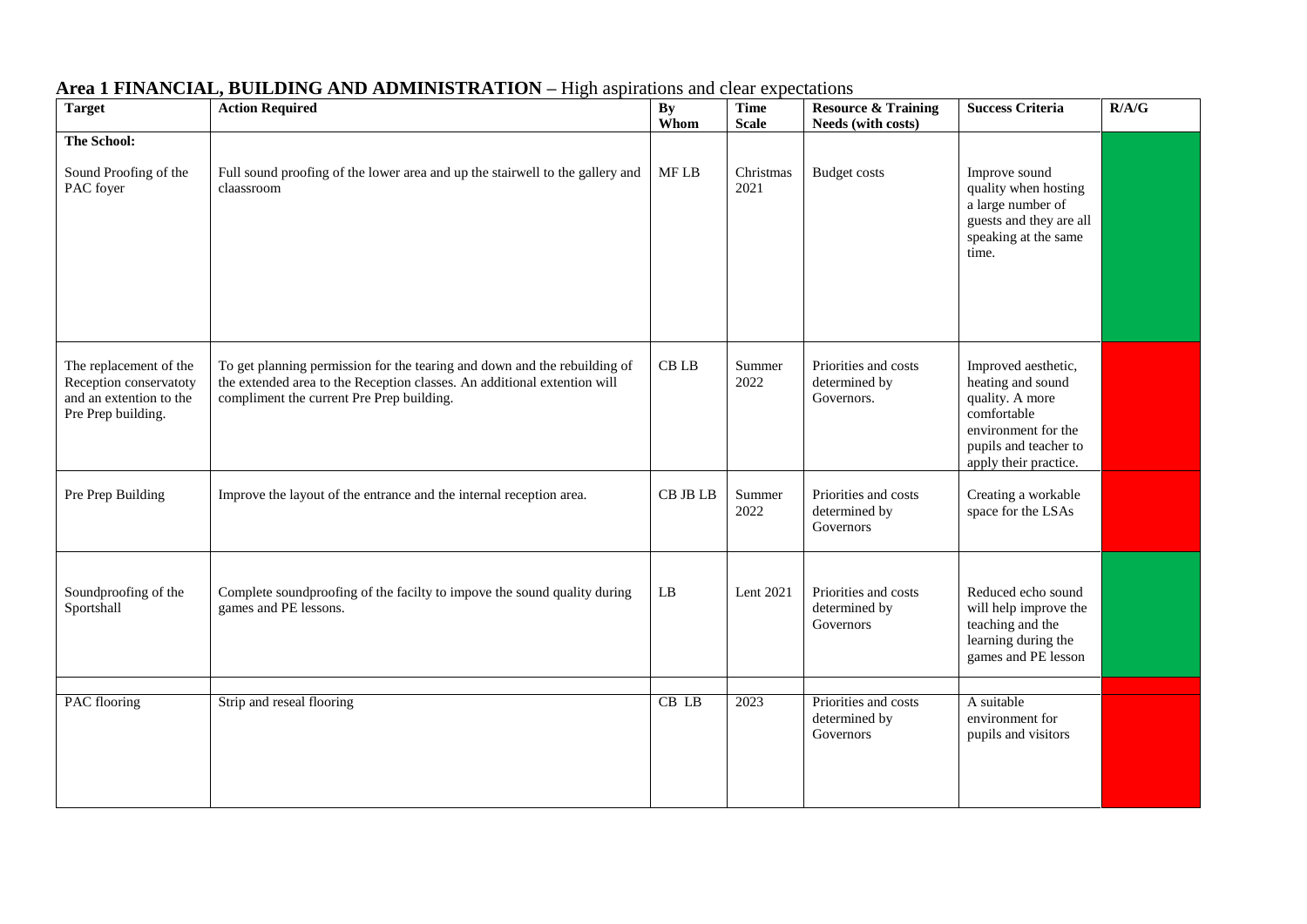| Refurbish the toilets in<br>PAC.                                                    | Employ MT to compete the works                                           | LB MF | $2021 -$<br>2022    | Priorities and costs<br>determined by<br>Governors.          | A suitable<br>environment for staff<br>and visitors                                                  |  |
|-------------------------------------------------------------------------------------|--------------------------------------------------------------------------|-------|---------------------|--------------------------------------------------------------|------------------------------------------------------------------------------------------------------|--|
| Refurbish the women's<br>toilets in the main<br>building.                           | Employ MT to compete the works                                           | MF LB | Summer<br>2021      | Priorities and costs<br>determined by<br>Governors.          | A suitable<br>environment for staff<br>and visitors                                                  |  |
| Art Room Windows                                                                    | Convert Art room windows to electrical operation and sun filtering glaze | CB NL | 2023                | Maintenance budget and<br>costs determined by the<br>Bursar. | An easy to access<br>window operating<br>system to allow fresh<br>air into the room on<br>warm days. |  |
| The decorating<br>programme across<br>whole school, including<br>Sportshall and PAC | A programme to ensure the upkeep, maintenance and aesthetics             | CB JL | $2022 -$<br>ongoing | Priorities and costs<br>determined by<br>Governors.          | A clean and<br>maintained<br>environment                                                             |  |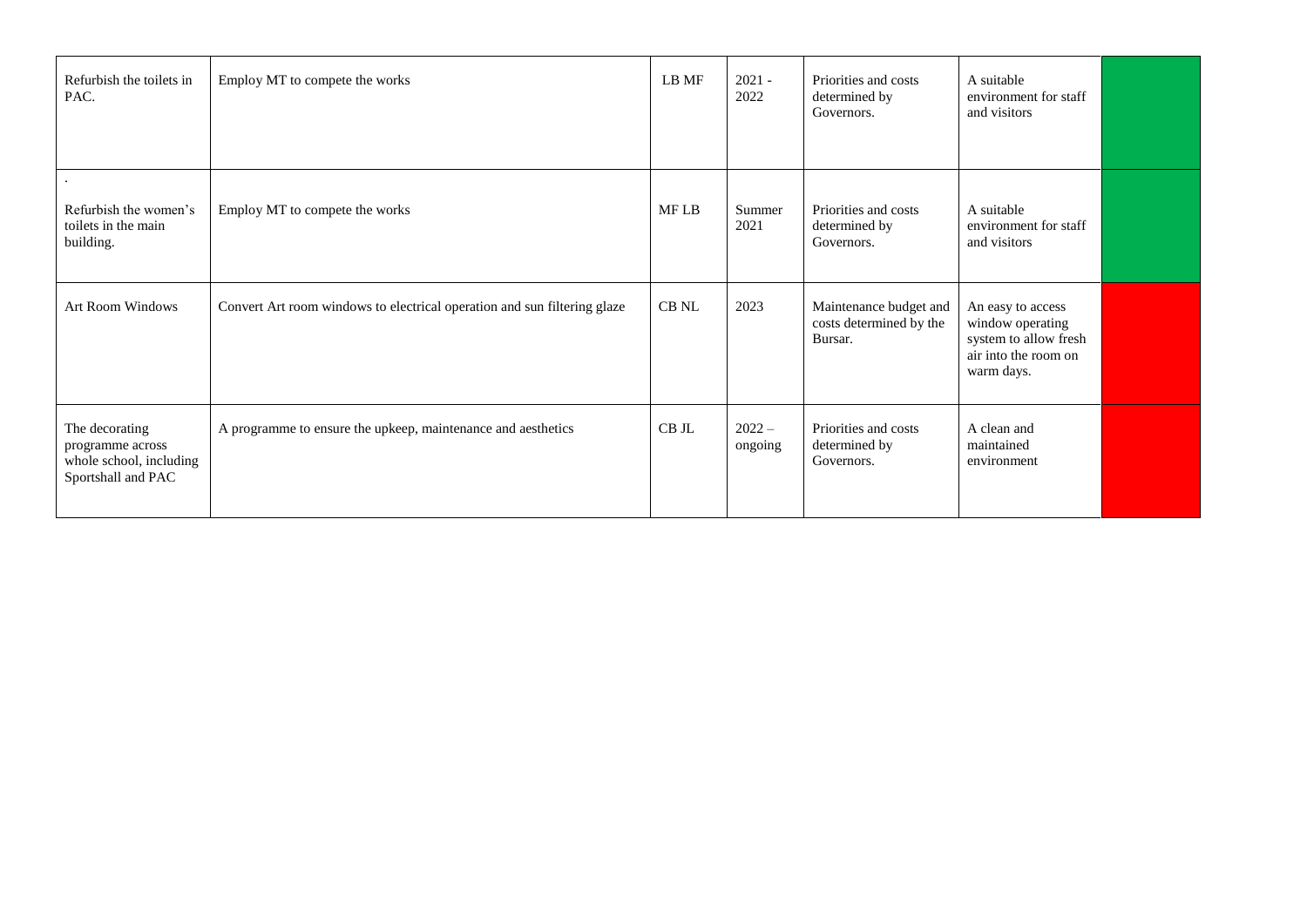| Roof on main buiding                                                                                                                                                                                                                                                    | Needs to be strengthened in places and renewed                                    | $\overline{\text{MF}}$ | 2022             | Priorities and costs<br>determined by<br>Governors | A safe and<br>comfortable<br>environment for<br>teaching and learning                                                                                           |  |
|-------------------------------------------------------------------------------------------------------------------------------------------------------------------------------------------------------------------------------------------------------------------------|-----------------------------------------------------------------------------------|------------------------|------------------|----------------------------------------------------|-----------------------------------------------------------------------------------------------------------------------------------------------------------------|--|
| Land to left of the bag<br>store                                                                                                                                                                                                                                        | Needs to be redeveloped. Would provide storage for cricket nets                   | $\overline{CB}$        | 2024             | Priorities and costs<br>determined by<br>Governors | Improved sports<br>facilities and storage<br>areas.                                                                                                             |  |
| Pre Prep/EYFS:<br>Permanent outdoor                                                                                                                                                                                                                                     | Construction to accommodate this request. Head of Pre Prep to source              | CB LB JB               | 2023             | Budget requirement.                                | Children are kept out                                                                                                                                           |  |
| /covered learning area<br>for water/sand,<br>art/construction<br>activities. Way to cover<br>some of the secret<br>playground? Wooden<br>structure on grass?                                                                                                            | plans and photos.                                                                 |                        |                  |                                                    | of the sun and are<br>protected from<br>inclement weather.                                                                                                      |  |
| Soft pour flooring on<br>the playground.<br>Resurface and level the<br>Pre Prep playground.<br>(Soft pour may not be<br>appropriate for whole<br>area as it can get<br>slippery when wet)<br>Once surface is fixed,<br>professional<br>markings/games on<br>playground. | An investigation by the Head of Pre Prep of a suitable cost effective<br>surface. | $CB$ JB                | $2022 -$<br>2023 | Budget requirement.                                | Reduction of the<br>number of visits to<br>the Nurse for sore<br>knees and elbows. A<br>safe playing area and<br>surface for EYFS and<br>the Pre Prep children. |  |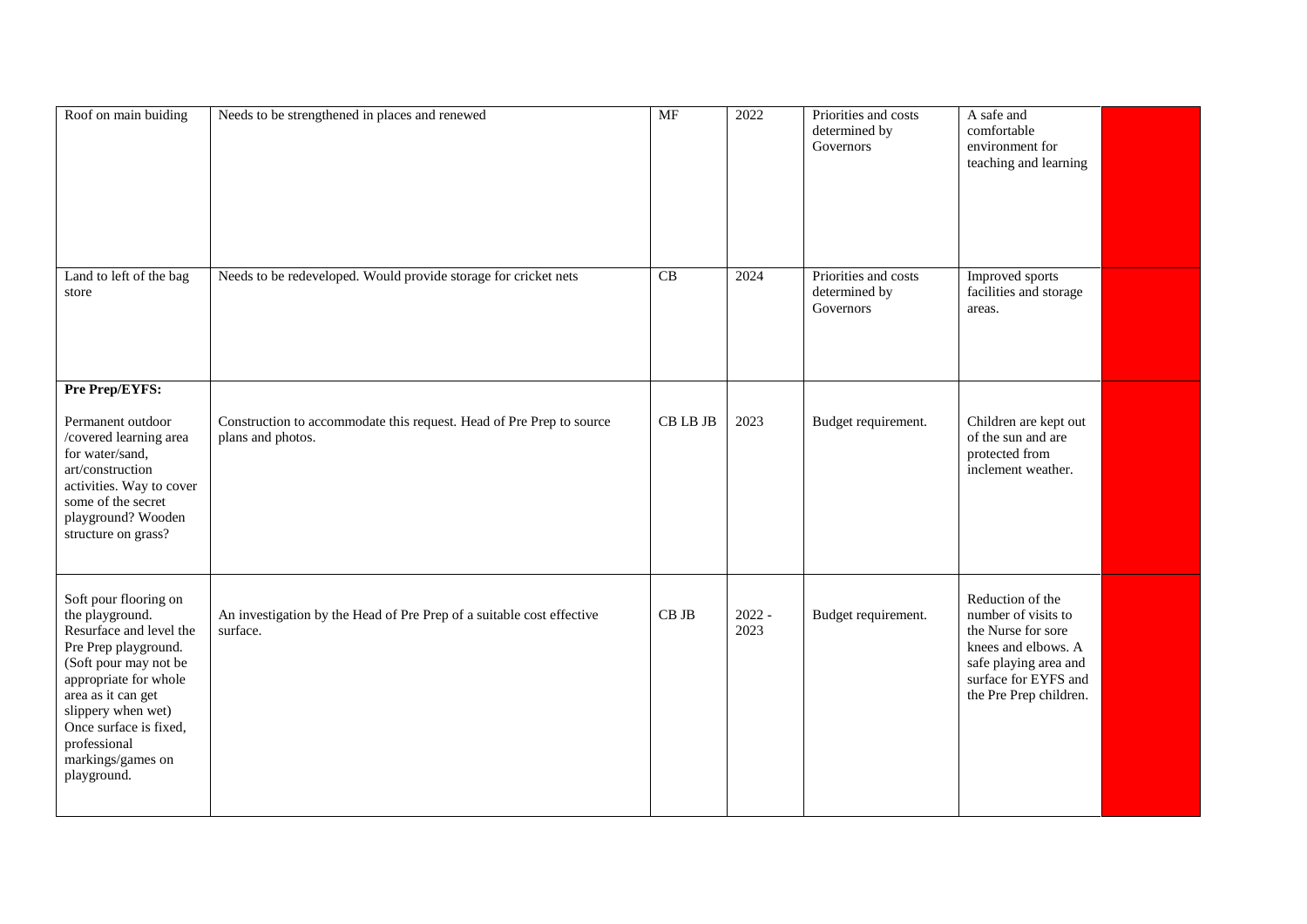| Sun cover for the<br>middle outdoor area<br>with green soft pour<br>floor in Nursery. | An investigation by the Head of Pre Prep of a suitable cost effective<br>surface. | MF JB LB                           | $2022 -$<br>2023 | Development<br>requirement and<br>approval from<br>Governors. | A comfortable<br>playing area for the<br>Nursery.                                                                                                    |  |
|---------------------------------------------------------------------------------------|-----------------------------------------------------------------------------------|------------------------------------|------------------|---------------------------------------------------------------|------------------------------------------------------------------------------------------------------------------------------------------------------|--|
| Programme of furniture<br>replacement in<br>Reception classrooms.                     | Investigate suitable furniture appropriate for the setting.                       | MF JB LB                           | $2019 -$<br>2020 | Budget requirement                                            | Modern furniture to<br>assist teaching and<br>learning and to match<br>the style used in the<br>Nursery. Consistency<br>to our EYFS<br>requirements. |  |
| Refurbish the adult<br>toilet in Pre Prep.                                            | Establish a design.                                                               | MF JB                              | 2022             | Budget requirement                                            | A comfortable<br>environment for staff.                                                                                                              |  |
|                                                                                       |                                                                                   |                                    |                  |                                                               |                                                                                                                                                      |  |
|                                                                                       |                                                                                   |                                    |                  |                                                               |                                                                                                                                                      |  |
| <b>Sports Facilities:</b><br>IWB in the sports hall                                   | Installation of IWB/screen                                                        | $\mathbf{LB}$ GB<br>HE MS<br>MF LB | 2021             | <b>Budget Item</b>                                            | IT integrated into<br>sport.                                                                                                                         |  |
|                                                                                       |                                                                                   |                                    |                  |                                                               |                                                                                                                                                      |  |
| Flooring in Sportshall                                                                | Areas need attention                                                              | LB MF<br><b>GB HE</b>              | 2022             | <b>Budget</b> item                                            | Impove facilities for<br>pupils                                                                                                                      |  |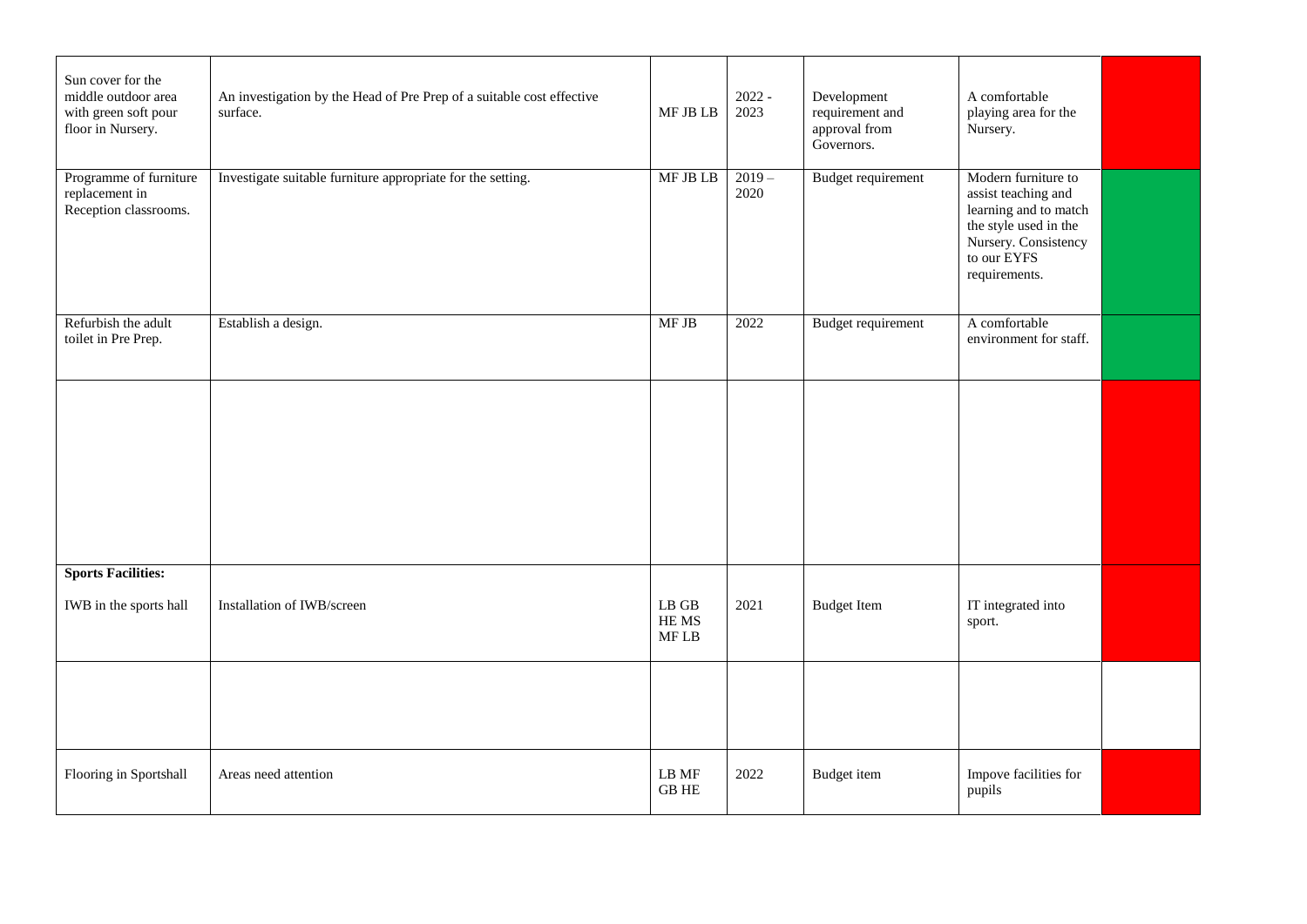| Cricket base under nets                                          | Replace concrete and astro                                                                                                                                     | <b>GB</b> MS<br>LB MF       | 2022    | <b>Budget</b> item                                               | Impove facilities for<br>pupils                                                                                  |  |
|------------------------------------------------------------------|----------------------------------------------------------------------------------------------------------------------------------------------------------------|-----------------------------|---------|------------------------------------------------------------------|------------------------------------------------------------------------------------------------------------------|--|
| <b>Middle School</b>                                             |                                                                                                                                                                |                             |         |                                                                  |                                                                                                                  |  |
| Redecorate classrooms<br>and install child<br>friendly displays. | A rolling programme of classroom maintenance. (Programme to be made<br>available to staff when prepared)                                                       | $\rm LB~MF$<br>and<br>HoD's | Ongoing | Departmental and<br>maintenance budgets.                         | A comfortable and<br>stimulating<br>environment for staff<br>and children. Good<br>impression set to<br>parents. |  |
| Year 5 Classroom<br>(5SY)                                        | Control damp problem. AREA TREATED - ROOF WORKS REQUIRED                                                                                                       | LB MF<br>CP                 | 2022    | Development budget                                               | A healthy and<br>comfortable<br>environment for<br>teaching and learning.                                        |  |
| Sinks in all classrooms                                          | Install sinks - some classrooms have a sink, some do not.                                                                                                      | LB MF<br>CP                 | 2022    | Development budget                                               | Better facilities for<br>lessons - particularly<br>art/DT/science.                                               |  |
| Matching desks and<br>chairs in Middle School<br>classrooms.     | Classes have a mix of furniture. Review so that the tables/ chairs are<br>uniform.                                                                             | LB CB<br><b>BW</b>          | 2022    | Fabric budget<br>requirement and costs<br>approved by Governors. | An improved<br>environment and<br>good impression set<br>to visiting parents and<br>prospective parents.         |  |
| <b>Grounds:</b>                                                  |                                                                                                                                                                |                             |         |                                                                  |                                                                                                                  |  |
| Staff Car Park.                                                  | Improve the surface area and demarcate specific car park lines.                                                                                                | LB MF                       | 2023    | CB budget requirement                                            | A better-organised<br>and aesthetically<br>pleasing car park<br>arrangement.                                     |  |
| A rolling programme<br>for the gardens.                          | Facilities manager to ensure colour at the entrance to the school in the<br>summer and to ensure that the gardens around the School are kept neat and<br>tidy. | CB JL                       | Ongoing | Departmental budgets.                                            | A neat and<br>aesthetically pleasing<br>school.                                                                  |  |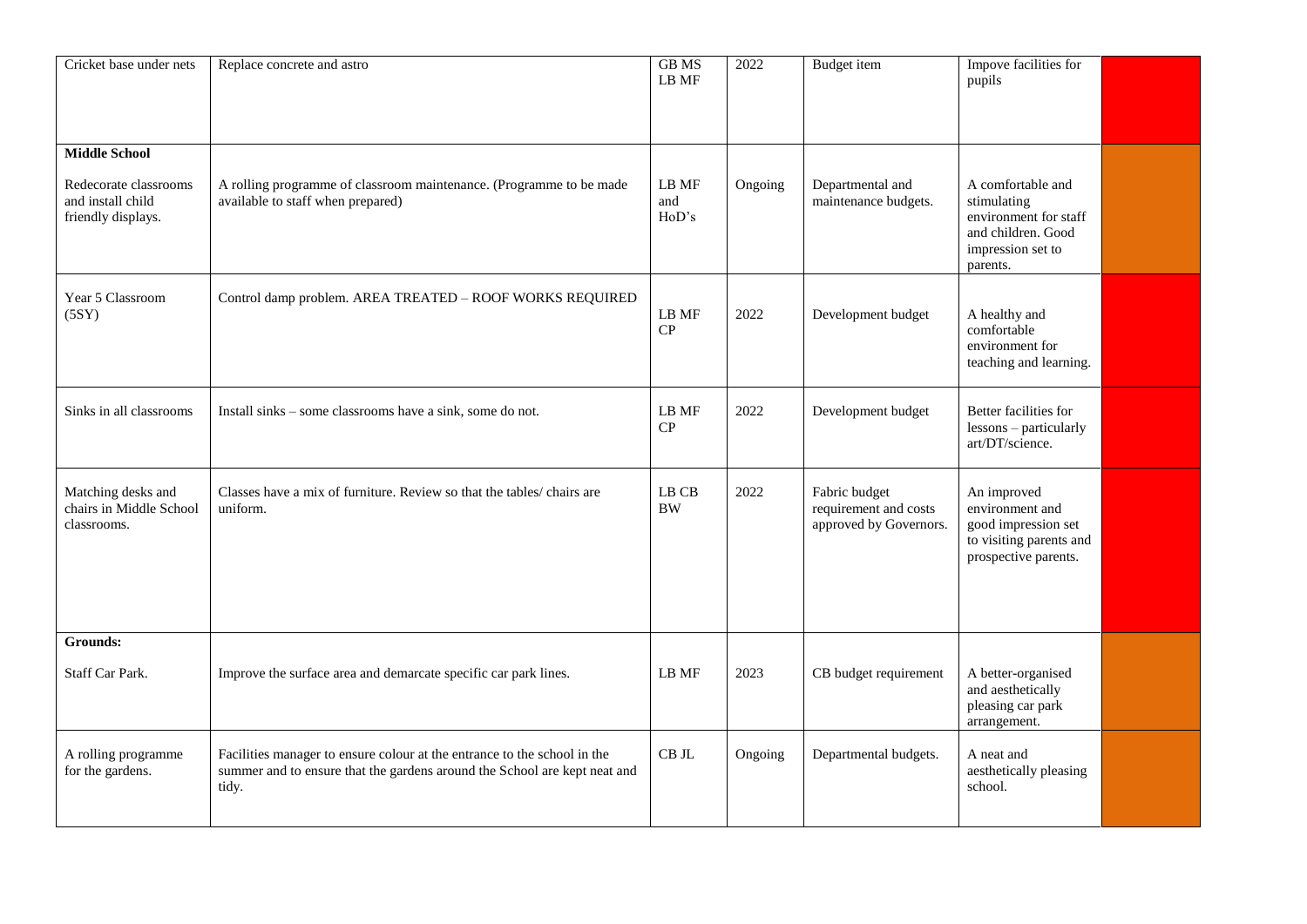| Replace fencing - Year<br>4 block.                                                | Replace the broken/weathered wooden fencing.                                                       | CB JL        | 2022                              | CB budget requirement. | Aesthetically pleasing<br>and safely secure.                                            |  |
|-----------------------------------------------------------------------------------|----------------------------------------------------------------------------------------------------|--------------|-----------------------------------|------------------------|-----------------------------------------------------------------------------------------|--|
| Music                                                                             | Sound proof the internal window in the music room                                                  | $\rm CE~MF$  | 2021                              | CB budget requirement  | Improved quality of<br>sound and less<br>disturbance resulting<br>in improved teaching. |  |
| SASS shed to be<br>completed                                                      | Lay plastic skirt, flooring, lining. Build a step.                                                 | $\rm MF\,JL$ | 2020                              | CB budget requirement  | Improved facilities<br>for SASS uniform.                                                |  |
| <b>Safety and security:</b><br>FOB Access. Areas<br>outstanding to be<br>updated. | All staff to carry identification and security entrance system via the FOB.                        | MF JL        | All areas<br>completed<br>by 2022 | Maintenance budget.    | Added security and<br>control measures<br>within the School.                            |  |
|                                                                                   |                                                                                                    |              |                                   |                        |                                                                                         |  |
| Lighting                                                                          | Evaluate the lighting of the site after dark, as there are many dark,<br>potentially unsafe areas. | $\rm CB~JL$  | 2022                              | Maintenance budget     | Safety and security<br>for all staff and<br>children.                                   |  |
| Better lighting in Pre<br>Prep playground.                                        | Evaluate the proper lighting required and where it will work.                                      | $\rm CB~JL$  | 2022                              | Maintenance budget     | Safety and security<br>for all staff and<br>children.                                   |  |
| Site Security                                                                     | The site needs to be locked at evenings and weekends and the alarm set.                            | $CB$ JL      | $2022 -$<br>ongoing               | Maintenance budget     | Protection of the site.                                                                 |  |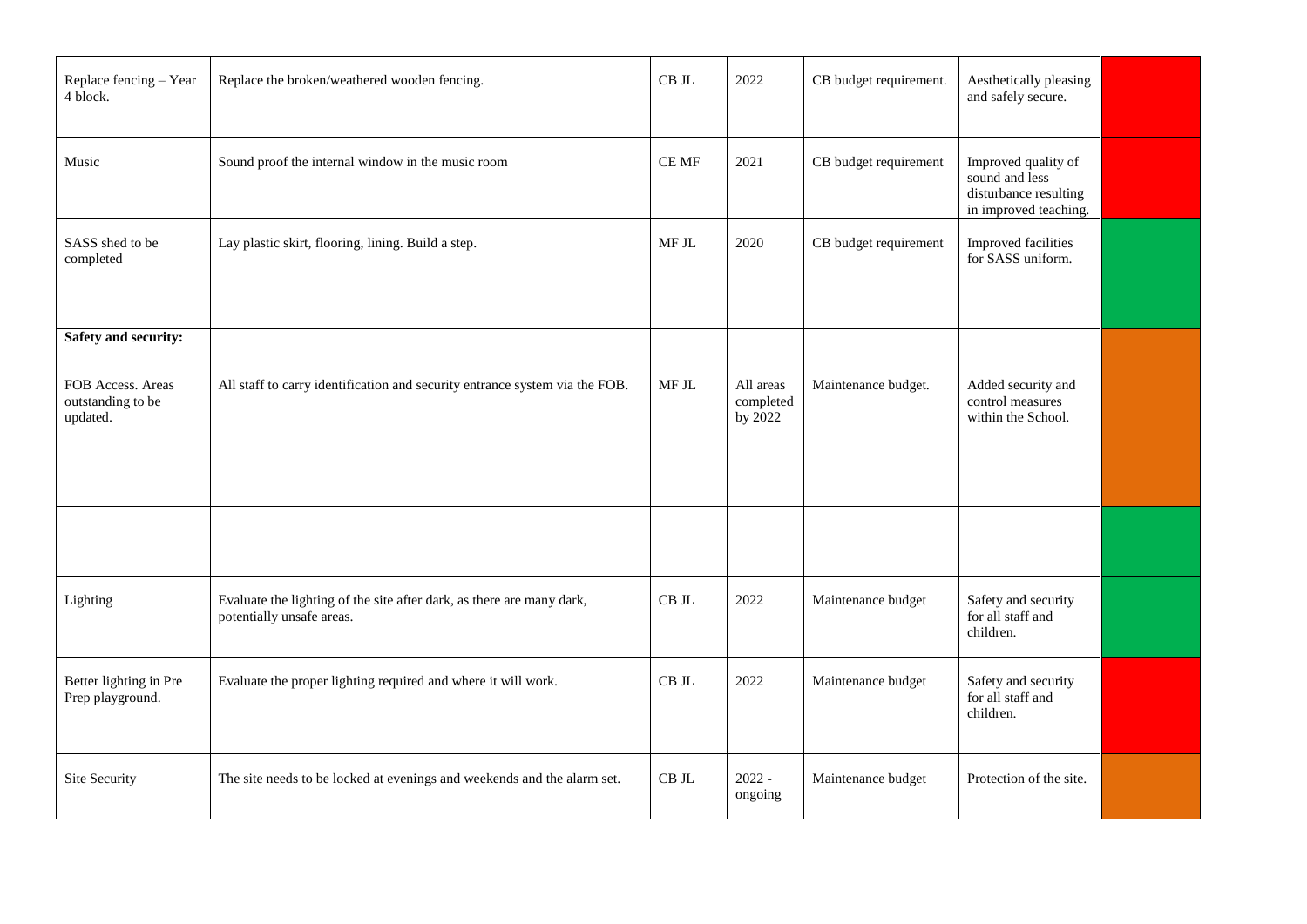| Locks                                | Paxton Locks to be installed throughout the whole school.                                                                                                 | MF JL                                  | 2022    | Maintenance budget                                                                        | Safety and security<br>for all staff and<br>children.                                                                                      |  |
|--------------------------------------|-----------------------------------------------------------------------------------------------------------------------------------------------------------|----------------------------------------|---------|-------------------------------------------------------------------------------------------|--------------------------------------------------------------------------------------------------------------------------------------------|--|
| Signing in system                    | Change the current signing in system to an electronic system that stores<br>photographic images for future use.                                           | $\rm CB~\rm CW$<br>LB                  | 2021    | <b>Budget</b>                                                                             | Improved<br>safeguarding<br>procedures and swift<br>measure for signing in<br>visitors. Staff sign in<br>for fire protection<br>monitoring |  |
| Fencing                              | Complete fence replacement across the site and the replacement of the gate<br>and wall on the New Road<br>Fencing on Bunces Lane needs to be strengthened | MF JL                                  | 2021    | MF budget requirement                                                                     | Protection of the site.                                                                                                                    |  |
| <b>Senior School:</b><br>Decorating  | A rolling programme to ensure all areas are neat and presentable<br>(Programme presented to staff).                                                       | HoDs MF<br>LB                          | Ongoing | Priorities and costs<br>determined by the<br>Bursar and Headmaster.<br>Maintenance Budget | Prevent a larger<br>decorating<br>programme.                                                                                               |  |
|                                      |                                                                                                                                                           |                                        |         |                                                                                           |                                                                                                                                            |  |
| Senior School Access<br>Requirements | Install a lift and create a new entrance for children to the Senior School.                                                                               | MF MF<br>$\mathop{\rm LB}\nolimits$ SD | 2021    | Priorities and costs<br>determined by<br>Governors                                        | Access requirements<br>match accessibility<br>policy and easier flow<br>of children through<br>the School.                                 |  |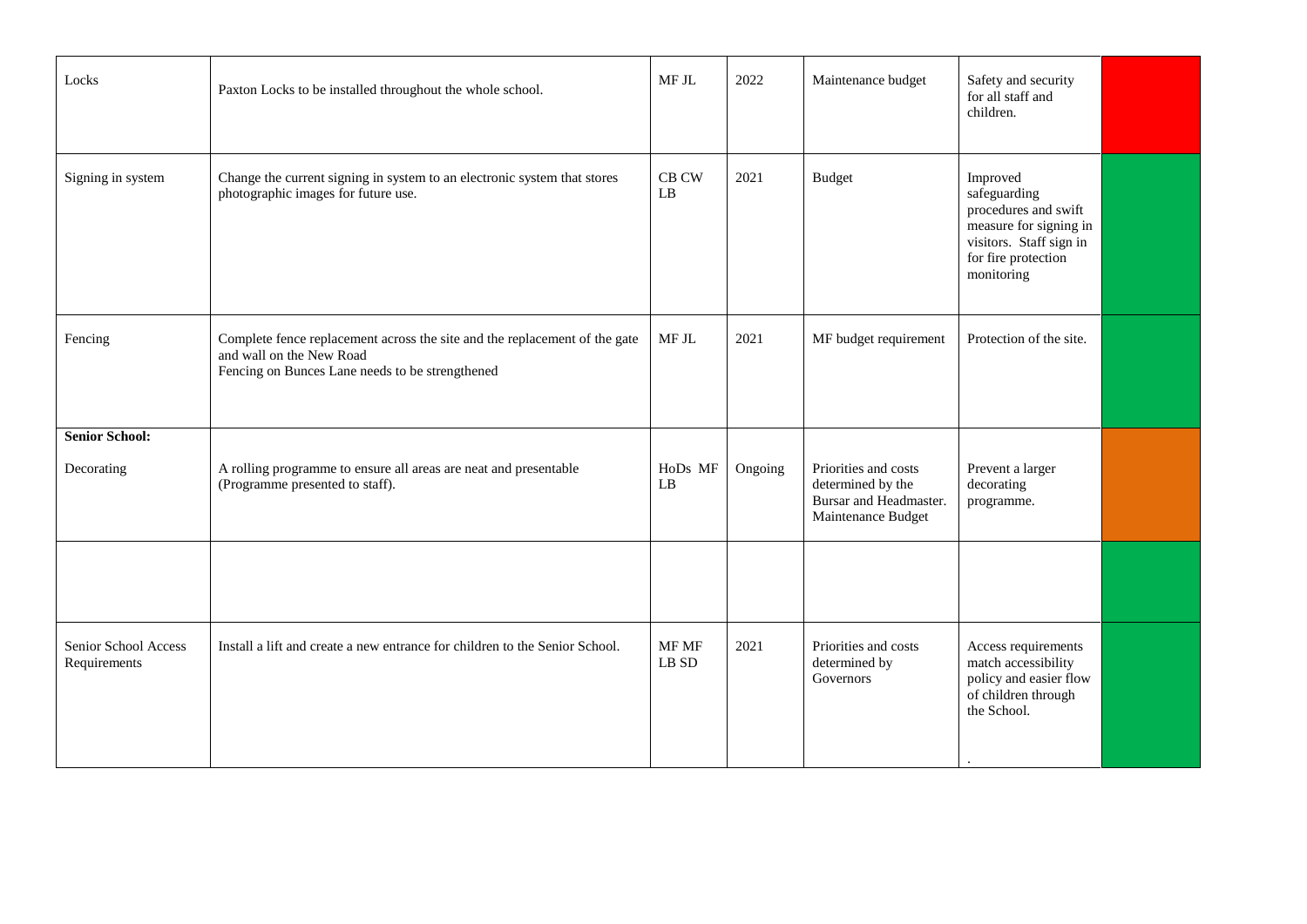| <b>Marketing:</b>                                        |                                                                                                                                                                                                                         |           |                     |                                                           |                                                                                                                               |  |
|----------------------------------------------------------|-------------------------------------------------------------------------------------------------------------------------------------------------------------------------------------------------------------------------|-----------|---------------------|-----------------------------------------------------------|-------------------------------------------------------------------------------------------------------------------------------|--|
| Maintain/increase<br>overall numbers on roll<br>$(530+)$ | Continue innovative marketing strategies, raising academic, sporting and<br>performing arts standards.<br>Promotional material – curriculum directory (produced annually),<br>handbook, (produced annually), prospectus | LB DC     | $2022 -$<br>ongoing | Budget determined by<br>the Bursar.<br><b>Budget Item</b> | Tours and interviews<br>conducted by the<br>admissions officer<br>and Head. Excellent<br>administration and<br>communication. |  |
|                                                          | and weekly newsletters.<br>Two Open Days to exhibit good practice and facilities.                                                                                                                                       |           |                     |                                                           |                                                                                                                               |  |
| Photography                                              | Drone photography to capture the physical facilities of the campus.                                                                                                                                                     | DC        | 2019                | <b>Budget Request</b>                                     | Prospective parents<br>have an opportunity<br>to view the site when<br>visiting the website.                                  |  |
| Registrations                                            | Online registration facility via the website.                                                                                                                                                                           | DC        | 2019                | No cost                                                   | Less admin time<br>sorting paper<br>registrations. Easy<br>access to information<br>to be transferred to<br>ISAMS.            |  |
| Governors                                                | Marketing committee established                                                                                                                                                                                         | Governors | 2019                | No cost, governors'<br>expertise                          | Establish an informed<br>plan regarding present<br>and future marketing.                                                      |  |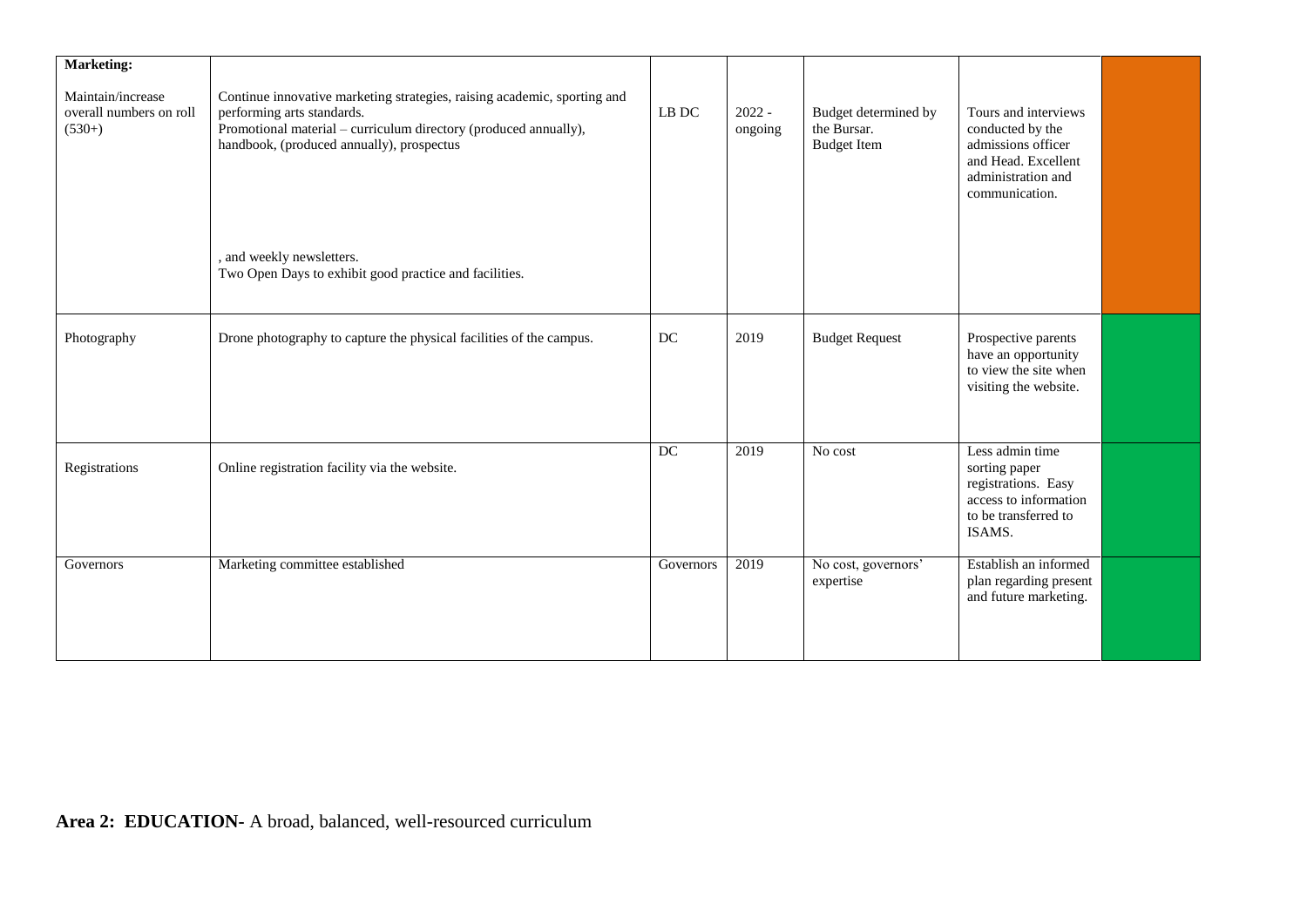### **2.1 THE EDUCATIONAL EXPERIENCE PROVIDED**

| <b>Target</b>                                                                                                                                                                                                                          | <b>Action Required</b>                                                                                                                                                                                                                       | <b>By Whom</b>            | <b>Time</b><br><b>Scale</b>                | <b>Resource &amp; training</b><br>Needs (with costs)                                                                                                                             | <b>Success Criteria</b>                                                                                                                                                                                                  | R/A/G |
|----------------------------------------------------------------------------------------------------------------------------------------------------------------------------------------------------------------------------------------|----------------------------------------------------------------------------------------------------------------------------------------------------------------------------------------------------------------------------------------------|---------------------------|--------------------------------------------|----------------------------------------------------------------------------------------------------------------------------------------------------------------------------------|--------------------------------------------------------------------------------------------------------------------------------------------------------------------------------------------------------------------------|-------|
| <b>Subject Audits</b><br>Monitor and evaluate all curriculum<br>policy documents, and subject audits<br>cycle ongoing. It will include a<br>compliance audit.                                                                          | Subject leaders to be empowered to take on areas of<br>responsibility and mentored to ensure excellent<br>work. Subject leaders to observe with HoD.<br>Subject and HoD meetings to be used to discuss.                                      | LB HS                     | Ongoing                                    | Mentoring and meeting<br>time. Implications for<br>budget considered in<br>Lent/Summer Term for<br>September.                                                                    | Empowered leaders in<br>each department with<br>departmental specific<br>knowledge and<br>understanding.<br>Collaboration with<br>Heads of subject on<br>most appropriate skills<br>and expectations for<br>departments. |       |
| <b>IT</b><br>HoDs to incorporate the expertise of<br>the IT teacher in the planning,<br>implementation and teaching of IT in<br>the curriculum.<br>IT teacher to use initiative to propose<br>and introduce technological initiatives. | Update the curriculum and review resources<br>allocation and use of IT as a link with the<br>curriculum.<br>Monitor scheme of work – to include coding and e-<br>safety. Offer support to classroom teaching using<br>appropriate resources. | HoDs LB HS<br>MS HB       | September<br>2019 and<br>ongoing           | nset for set up and ongoing<br>support. Update for budget<br>implications in the rolling<br>programme. HoDS to<br>attend training.<br>$Costings + impact on$<br>network/servers, | The efficient use of IT<br>in the curriculum.                                                                                                                                                                            |       |
| The introduction of Digital Leaders to<br>all departments. Inset training by NS                                                                                                                                                        | Proposed INSET opportunities to engage staff and<br>to improve technological skill.                                                                                                                                                          | <b>SMT</b>                | ongoing                                    | Purchasing devices, apps<br>etc.                                                                                                                                                 | Teachers equipped to<br>use technology<br>confidently as part of<br>their teaching.                                                                                                                                      |       |
| Marking and feedback policy review<br>and monitoring.                                                                                                                                                                                  | Process complete, thorough consultation of all<br>stakeholders. Ongoing monitoring and tweaking of<br>the procedure.                                                                                                                         | HS SMT                    | 2019<br>ongoing                            | No costs involved                                                                                                                                                                | Improved teacher well-<br>being due to a reduced<br>marking load.<br>Constructive feedback<br>to pupils.                                                                                                                 |       |
| To undertake a full curriculum and<br>timetable review to provide the most<br>efficient opportunities for pupils to<br>learn.                                                                                                          | Evaluate and refine the curriculum to ensure its<br>relevance and accessibility to all children.<br>To increase the percentage of time allocated to<br>foundation subjects through each age phase.                                           | HS LB CP JB<br>${\rm SD}$ | 2019<br>Ongoing<br>and<br>annual<br>review | Budgets approved for<br><b>INSET.</b>                                                                                                                                            | Up to date with<br>government initiatives,<br>satisfied staff, pupils<br>and parents.<br>Opportunity for pupils<br>to improve skills.                                                                                    |       |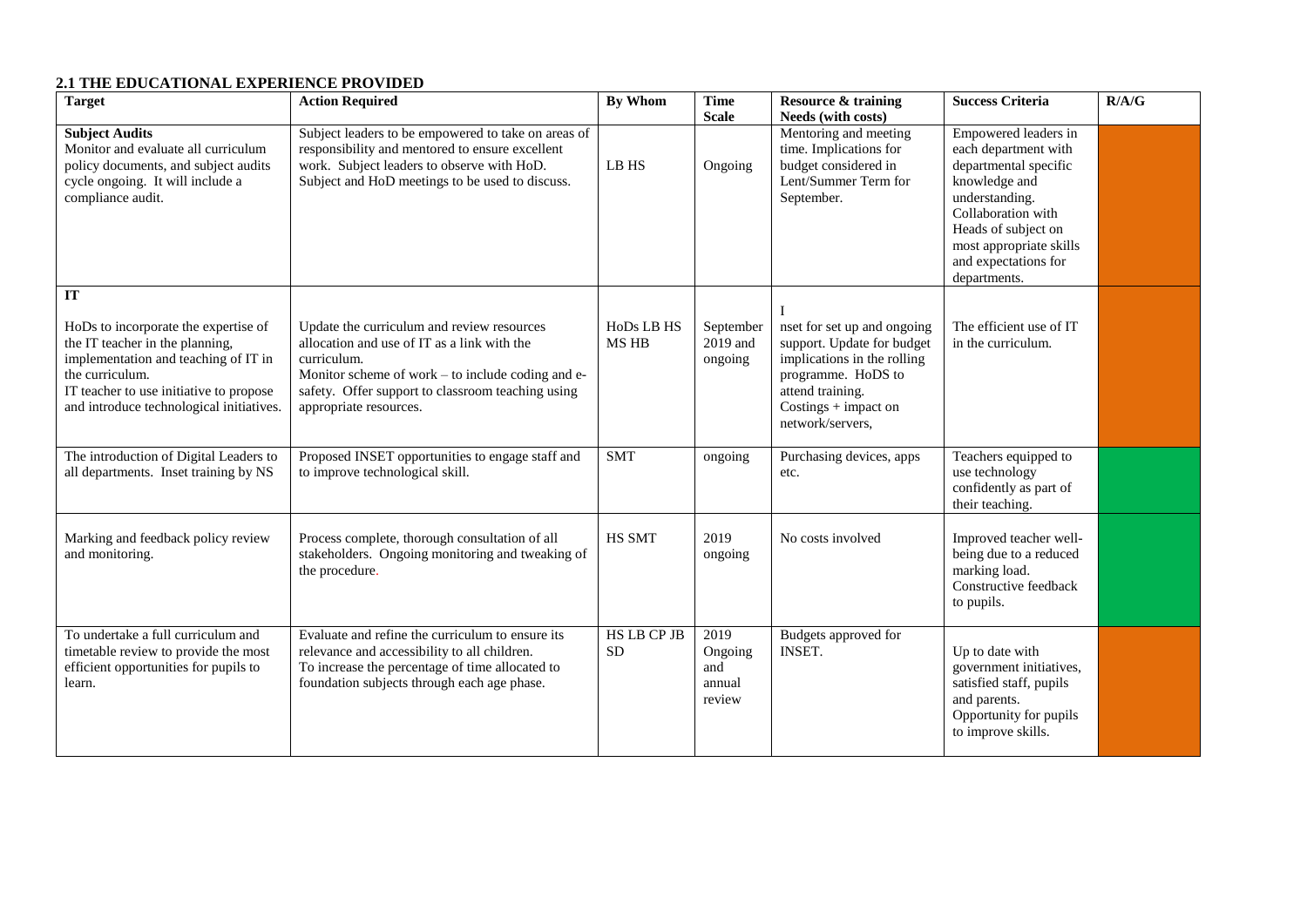| The development of outstanding<br>teaching and learning.                  | Teachers' observation/learning walks by HODs and<br>Subject leaders. Teachers have the opportunity to<br>observe their peers.<br>INSET on excellent lessons to be conducted by<br>HoDs and Subject leaders. Peer observations | <b>HS LB HoDs</b> | Ongoing         | CPD as per budget<br>allocation.  | Lesson observations<br>indicate independent<br>learning, IT,<br>questioning, use of AFL<br>and IT.<br>Improved practice,<br>empowered and<br>upskilled staff.                                                  |  |
|---------------------------------------------------------------------------|-------------------------------------------------------------------------------------------------------------------------------------------------------------------------------------------------------------------------------|-------------------|-----------------|-----------------------------------|----------------------------------------------------------------------------------------------------------------------------------------------------------------------------------------------------------------|--|
| <b>PSHE</b>                                                               | Monitor the curriculum to accomodatenthe current<br>political situation - FBV and 'Prevent'. Monitor<br>the correct and efficient us of the Jigsaw<br>curriculum.                                                             | MS                | Ongoing         | No extra costs involved.          | Curriculum to fall in<br>line with current DFE<br>demands. Pupils are<br>enlightened and<br>understand good<br>citizenship.                                                                                    |  |
| Investigate the use of an effective<br>tracking module through Edu cater. | HS to source an external module to suit the<br>School's needs. Teachers to establish Key<br>Performance Indicators and objectives.                                                                                            | <b>HS LB HoDs</b> | 2019<br>Ongoing | Costs as per budget<br>allocation | The improved learning<br>outcome for the<br>children and the<br>reporting process. Time<br>saving as the tracker<br>can generate reports and<br>prepare data based on<br>internal and external<br>assessments. |  |
| Review of the homework policy                                             | Engage in a consultancy process with teachers who<br>are parents. Establish a middle ground.                                                                                                                                  | <b>HS LB HoDs</b> | 2019            | No costs                          | Improved well-being of<br>children. It must be<br>noted that if the current<br>policy is satisfactory,<br>then there will not be<br>any change.                                                                |  |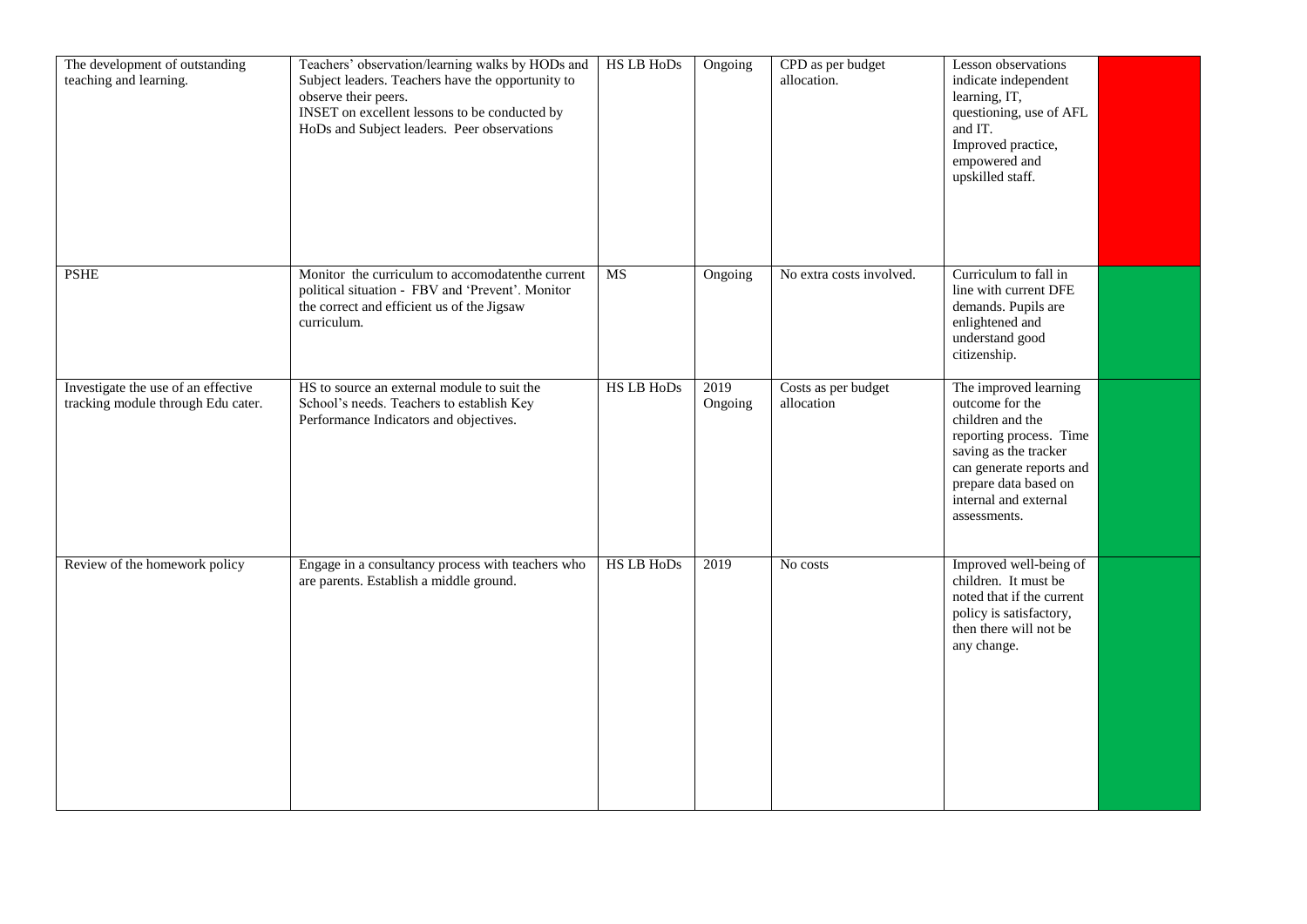| <b>Additional Learning</b>                                                                                          |                                                                                                                                                                                                                               |                              |                  |                                                 |                                                                                                             |  |
|---------------------------------------------------------------------------------------------------------------------|-------------------------------------------------------------------------------------------------------------------------------------------------------------------------------------------------------------------------------|------------------------------|------------------|-------------------------------------------------|-------------------------------------------------------------------------------------------------------------|--|
| Continue to develop classroom<br>provision for EAL                                                                  | Increase teachers' responsibility for enabling<br>progress and ensure they have the skills to do so.                                                                                                                          | CW and<br>HoDs               | Ongoing          | <b>Additional Learning</b><br>budget.           | Will allow earlier and<br>more accurate<br>identification of SEN.<br>EAL and More Able<br>pupils in Year 5. |  |
| Improve more able provision                                                                                         | Develop staff's ability to identify More Able<br>provision in Year 5.<br>Audit current provision and its effectiveness.<br>Head of Maths and English to support the process.                                                  | CW and<br>HoDs               | Ongoing          | Audit/Staff meetings                            | Improved<br>provision/targeted<br>scholarship provision<br>for maths and English.                           |  |
| The improvement of Additional<br>Learning processes.                                                                | Head of Additional Learning to scrutinise the SEN<br>register, look at referral procedure via the flow<br>chart and ensure monitoring of performance with<br>the Deputy Head (Academic) and HoDs.<br>Conduct More Able Audit. | <b>CW HS HoDs</b>            | Ongoing          | Audit and introduction of<br>the new procedure. | A streamlined process<br>ensuring academic<br>progress and value -<br>added.                                |  |
| <b>Academic</b><br>Literacy Skills.                                                                                 | Improve speaking and listening through good<br>transitions.                                                                                                                                                                   | CW and<br>HoD's              | Ongoing          | HoD budget                                      | Children better prepared<br>for $11+$ .                                                                     |  |
| Improved skills in writing, listening,<br>literacy and numeracy. Evaluate<br>schemes for assessment in these areas. | Access current schemes/methods and improve<br>development needs from the audit.                                                                                                                                               | HS and<br>subject<br>leaders | $2019 -$<br>2021 | As per budget.                                  | Improved levels in<br>these areas. Children's<br>writing levels show<br>improvement.                        |  |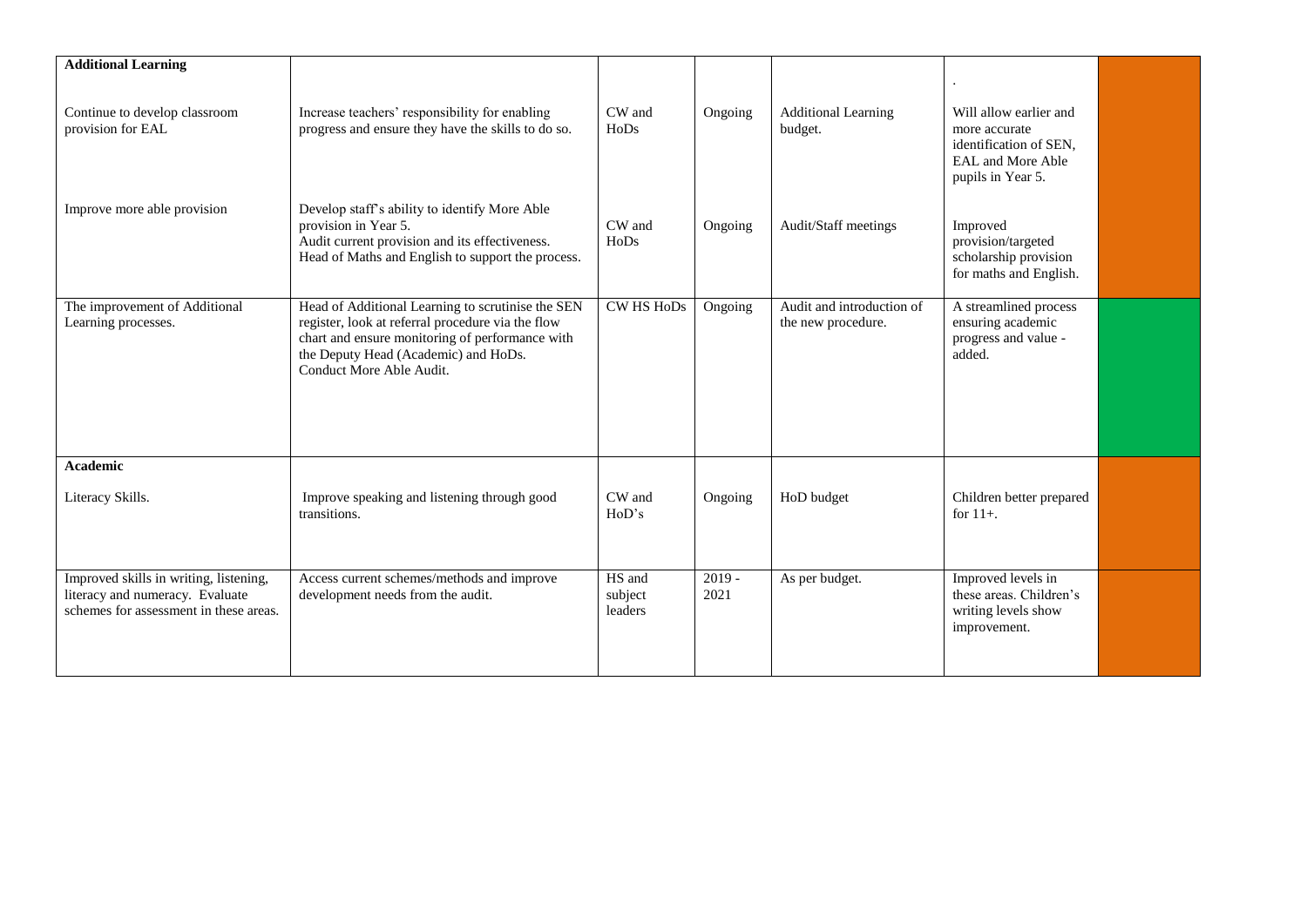| <b>Target</b>                                                                                                           | <b>Action Required</b>                                                                                                | By Whom     | <b>Time</b><br><b>Scale</b> | <b>Resource &amp; Training</b><br>Needs (with costs) | <b>Success Criteria</b>                                                                                                                                                                        | R/A/G |
|-------------------------------------------------------------------------------------------------------------------------|-----------------------------------------------------------------------------------------------------------------------|-------------|-----------------------------|------------------------------------------------------|------------------------------------------------------------------------------------------------------------------------------------------------------------------------------------------------|-------|
| <b>Data Management</b>                                                                                                  |                                                                                                                       |             |                             |                                                      |                                                                                                                                                                                                |       |
| Managing Data: Make changes to<br>benchmarking procedures to<br>incorporate data from the end of<br>$EYFS - KS1 - KS2.$ | Use of Baseline and GL data. To use NGRT and<br><b>NGST</b>                                                           | HB JB BW    | Ongoing                     | As per budget.                                       | The new tracking<br>system will ensure more<br>effective and correct<br>data. Data used to<br>ensure monitoring of<br>progress and the use of<br>intervention measures.                        |       |
| GL baseline in Reception and GL<br>Progress at the end of the year                                                      | GL Preparation.                                                                                                       | JB          | Ongoing                     | As per budget.                                       | Early identification of<br>innate ability.                                                                                                                                                     |       |
| Tracking - New tracking system<br>which is the same throughout the<br>School                                            | Investigate a tracking module to generate reports.<br>Teachers set their objectives and Key Performance<br>Indicators | HS CP JB SD | 2023                        | Local budget.                                        | Formative assessments<br>incorporated into reports<br>via tracking and mark<br>books. Moderation will<br>be more effective. Data<br>to inform the next steps<br>in the children's<br>progress. |       |

#### **AREA 2.2 PUPILS' LEARNING AND ACHIEVEMENTS**

### **AREA 2.3 SPIRITUAL, MORAL, SOCIAL AND CULTURAL DEVELOPMENT**

| <b>Target</b>                                           | <b>Action Required</b>                                          | <b>By Whom</b> | <b>Time</b><br><b>Scale</b> | <b>Resource &amp; Training</b><br>Needs (with costs) | <b>Success Criteria</b>                                                             | R/A/G |
|---------------------------------------------------------|-----------------------------------------------------------------|----------------|-----------------------------|------------------------------------------------------|-------------------------------------------------------------------------------------|-------|
| Mindfulness morning $-\text{calm}$ start to<br>the day. | Class teachers to implement. HS to plan training<br>and advice. | HoDs HS        | Ongoing                     | No Cost                                              | Reflective, calm<br>environment and<br>encouragement of<br>pupils to self-regulate. |       |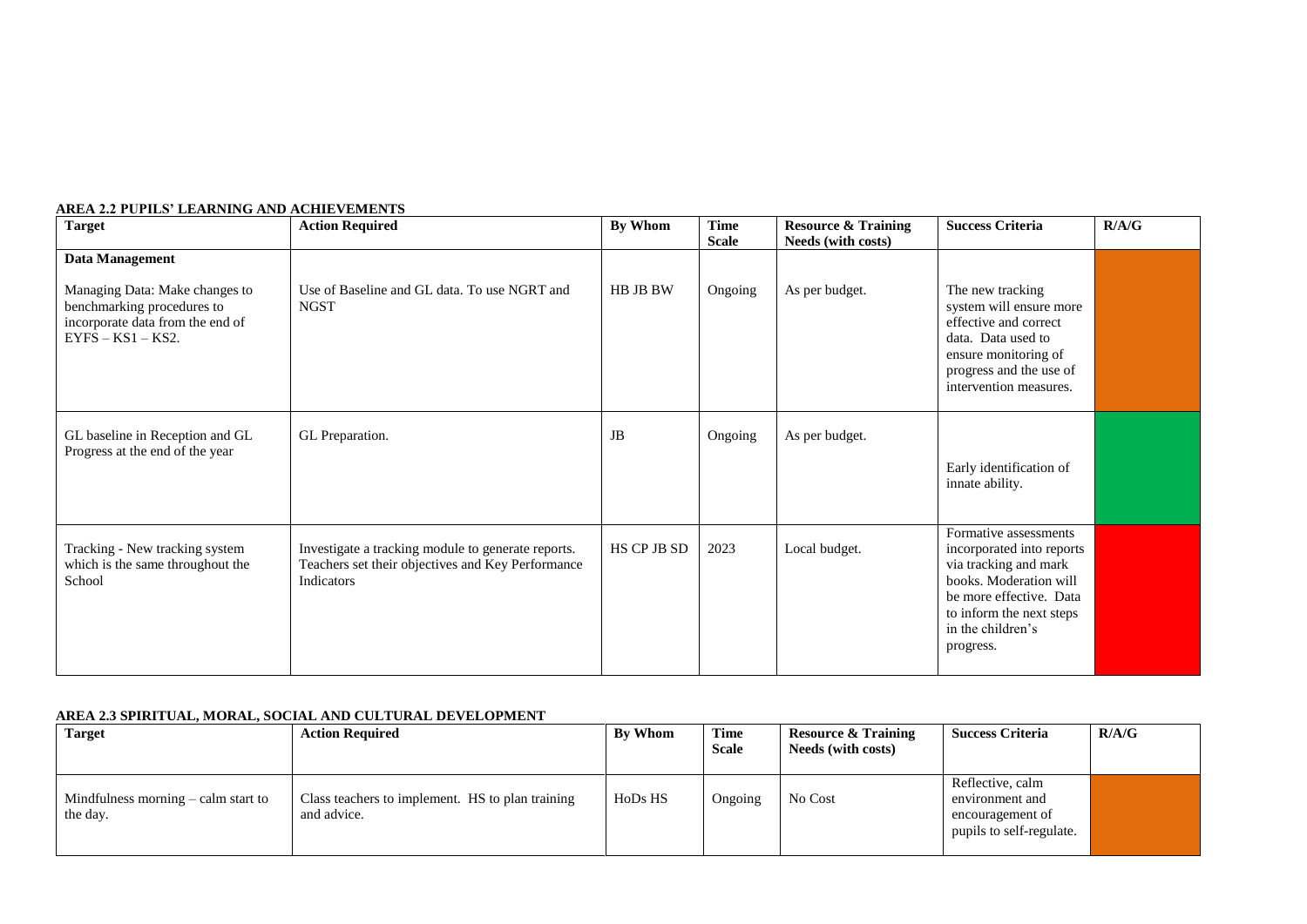| Inter-House spirit | Adding new events and competitions. | ongoing | Priorities and cost<br>determined by Head | Continued<br>establishment of<br>House spirit |  |
|--------------------|-------------------------------------|---------|-------------------------------------------|-----------------------------------------------|--|

### **AREA 2.4 TEACHING (INCLUDING ASSESSMENT)**

| <b>Target</b>                                                          | <b>Action Required</b>                                                                                                                | By Whom                      | Time<br><b>Scale</b> | <b>Resource &amp; Training</b><br>Needs (with costs) | <b>Success Criteria</b>                                                                               | R/A/G |
|------------------------------------------------------------------------|---------------------------------------------------------------------------------------------------------------------------------------|------------------------------|----------------------|------------------------------------------------------|-------------------------------------------------------------------------------------------------------|-------|
| Learning Walks                                                         | HoDs to accompany subject coordinators from their<br>departments.                                                                     | HoDs and<br>subject heads    | Ongoing              | No costs                                             | Remediation of<br>specific teaching<br>needs.                                                         |       |
| Social Responsibility                                                  | Teachers to review the current curriculum-planning<br>template and include social responsibility.<br>Assembly themes to represent ESR | HoDs LB HS                   | Ongoing              | No costs                                             | Pupil's understanding<br>of how the world<br>works and the future<br>sustainability of the<br>planet. |       |
| To improve the assessment of the<br>writing across the School.         | Introduction of NMM FOR English writing<br>assessment                                                                                 | Head of<br>English and<br>HB | Ongoing              | Budget determined by the<br>bursar.                  | Nationaly comparative<br>assessment data.                                                             |       |
| To improve the teaching of all abilities<br>through adaptive teaching. | The sourcing of an outside training provider.                                                                                         | HoDs LB HB                   | Ongoing              | Budget costs determined<br>by the bursar             | Teachers are better<br>informed and can apply<br>skills and principles in<br>practice.                |       |

**AREA 3: CARE AND RELATIONSHIPS:** We are committed to the academic and all-round development of every child in the school.

| AREA 3.1: PASTORAL CARE. WELFARE AND HEALTH & SAFETY |
|------------------------------------------------------|
|                                                      |

| Target                                                               | <b>Action Required</b>                                                                                           | <b>By Whom</b> | <b>Time</b><br><b>Scale</b> | <b>Resource &amp; Training</b><br>Needs (with costs) | <b>Success Criteria</b>                                    | R/A/G |
|----------------------------------------------------------------------|------------------------------------------------------------------------------------------------------------------|----------------|-----------------------------|------------------------------------------------------|------------------------------------------------------------|-------|
| Management of Pastoral Care, St<br>Aubyn's Promises, School Mission, | Continue to develop discussion and action through<br>Form Tutors and all staff, linked with Behaviour<br>Policy. | All Staff      | Ongoing<br>Annual<br>Review | Time                                                 | Clear lines of Pastoral<br>communications.<br>Connected to |       |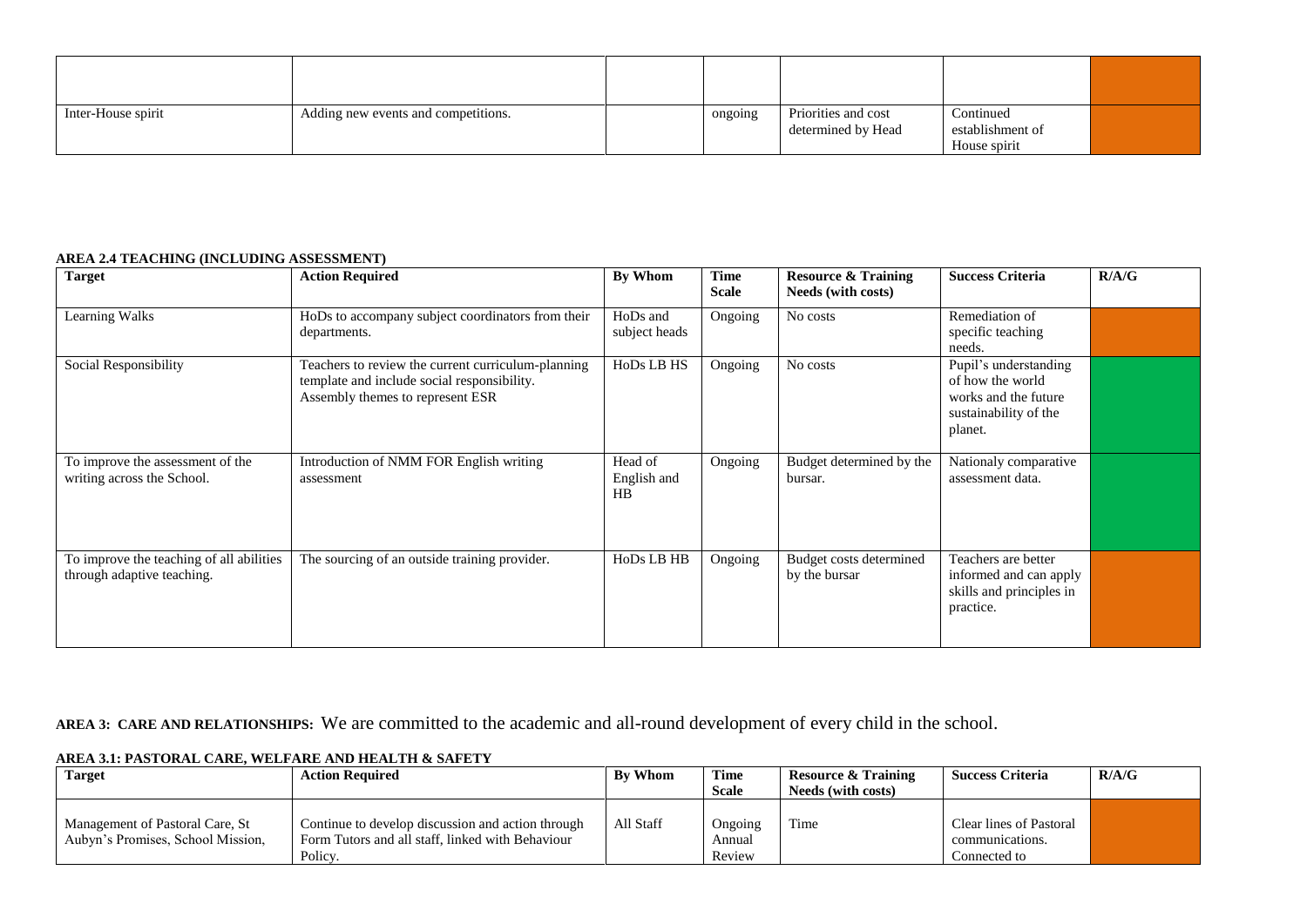| Special Educational Needs and<br>Disability Act (SENDA).                                |                                                                                                                                                                                                                                        |                                                      |         |                                                  | improved discipline<br>records and support for<br>staff and students.                                          |  |
|-----------------------------------------------------------------------------------------|----------------------------------------------------------------------------------------------------------------------------------------------------------------------------------------------------------------------------------------|------------------------------------------------------|---------|--------------------------------------------------|----------------------------------------------------------------------------------------------------------------|--|
| Record keeping system updated in line<br>with Child Protection Regulations and<br>GDPR. | Background records for each child kept and stored<br>efficiently.<br>Record of personal development (staff and children).<br>Data recorded on ISAMS.<br>Day to day records by staff and students.<br>Records for reporting to parents. | $NC$ LB $DC$<br>HS CW MF                             | Ongoing | Time and staffing                                | Records in place and<br>uses for value added<br>and reporting to<br>parents and school.                        |  |
| Allergy Risk assessments                                                                | Include an anaphalactic plan and RA to support<br>children with allergens.<br>Check treats brought in to school.                                                                                                                       | Nurses LB<br>and risk and<br>compliance<br>governors | ongoing | No cost                                          | A specific RA and<br>plan with procedures<br>to follow.                                                        |  |
| The introduction of CPOMS                                                               | DSL to research the possibility of introduction to<br>improve CP, medical and pastoral information.                                                                                                                                    | MS HoDs LB                                           | Ongoing | Cost approved by LB and<br><b>Bursar</b>         | Improved internal<br>system of<br>communication.                                                               |  |
| <b>Child Protection Report</b>                                                          | DSL to send termly report to governors.                                                                                                                                                                                                | MS                                                   |         | N/A                                              | Governors and<br>safeguarding governor<br>to receive a report in<br>advance of meeting to<br>absorb and study. |  |
| Identification of all staff.<br>Badges with photos?                                     | Staff to wear ID lanyard badges at all times.                                                                                                                                                                                          | LB CB                                                | Ongoing | Priorities and costs<br>determined by the Bursar | Red lanyards identify<br>teaching and admin<br>staff of the School.                                            |  |
| FOBs (Security)                                                                         | JL to ensure all locks use the electronic system.                                                                                                                                                                                      | JL MF                                                | 2023    | Priorities and costs<br>determined by the Bursar | Safety of the School<br>building.                                                                              |  |
| Electronic sign in system                                                               | Suitable system to be sourced by Bursar and Head                                                                                                                                                                                       | MF LB                                                | 2020    | <b>Budget</b> cost                               | Effective control of<br>safeguarding<br>procedures and lists<br>for a fire drill.                              |  |

### **AREA 3.2: LINKS WITH PARENTS AND THE COMMUNITY**

| Target | \ction Required<br>nuu | Whom<br>$\mathbf{B}$ | <b>FIRE</b><br>Time | Resourc<br><b>amıng</b> : | $\sim$<br>Criteria<br><b>Success</b> | $10^{1}$<br>R/A/G |
|--------|------------------------|----------------------|---------------------|---------------------------|--------------------------------------|-------------------|
|        |                        |                      | <b>Scale</b>        | (with costs)<br>Needs     |                                      |                   |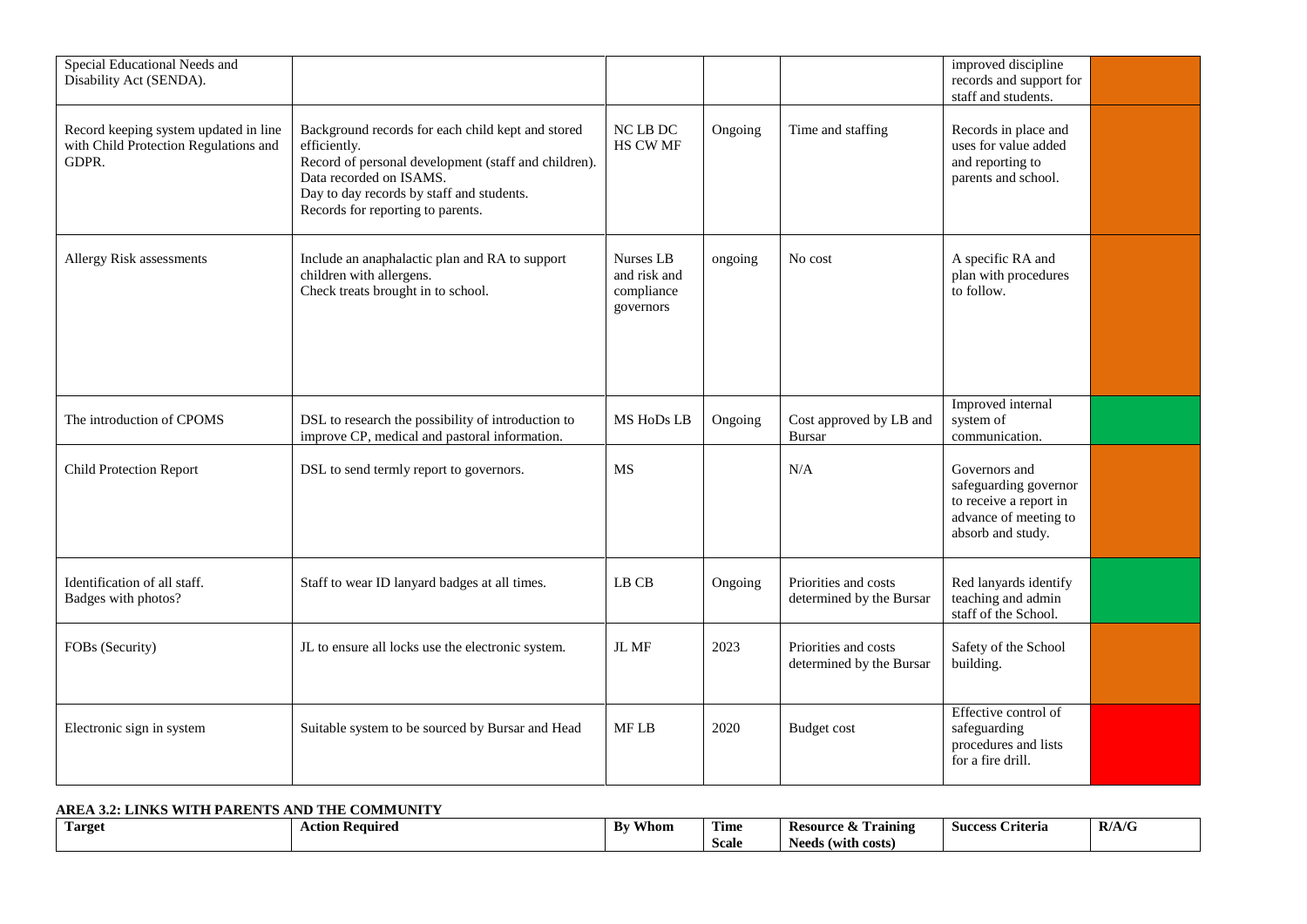| Marketing  | $530 + overall - continue innovative marketing$<br>strategies, raising academic, sporting and<br>performing arts standards.<br>Promotional material produced electronically-<br>curriculum directory (produced annually),<br>handbook, (produced annually), prospectus (updated<br>last year), and weekly newsletters. (done) Two Open<br>Days to exhibit good practice and facilities. (done) | LB HS MS<br>DC. | Ongoing | Priorities and costs<br>determined by the Bursar. | Tours and interviews<br>conducted by the<br>admissions officer and<br>Head. Excellent<br>Administration and<br>communication to<br>keep parents and staff<br>informed via a socially<br>responsible<br>mechanism. |  |
|------------|------------------------------------------------------------------------------------------------------------------------------------------------------------------------------------------------------------------------------------------------------------------------------------------------------------------------------------------------------------------------------------------------|-----------------|---------|---------------------------------------------------|-------------------------------------------------------------------------------------------------------------------------------------------------------------------------------------------------------------------|--|
|            |                                                                                                                                                                                                                                                                                                                                                                                                |                 |         |                                                   |                                                                                                                                                                                                                   |  |
| Newsletter | Digital Format to be investigated to determine<br>viability and easy access.                                                                                                                                                                                                                                                                                                                   | HM              | 2021    | No cost                                           | An easily accessible<br>format in line with the<br>School's branding.                                                                                                                                             |  |

# **AREA 4: LEADERSHIP AND MANAGEMENT:** Responsiveness to each individual talents and needs

| <b>Target</b>                                                                                                                                                                             | <b>Action Required</b>                                                                                                                                                                                                                                                                       | By Whom | Time<br><b>Scale</b> | <b>Resource &amp; Training</b><br>Needs (with costs)  | <b>Success Criteria</b>                                                                                                         | R/A/G |
|-------------------------------------------------------------------------------------------------------------------------------------------------------------------------------------------|----------------------------------------------------------------------------------------------------------------------------------------------------------------------------------------------------------------------------------------------------------------------------------------------|---------|----------------------|-------------------------------------------------------|---------------------------------------------------------------------------------------------------------------------------------|-------|
| Establishing Staff Teams to identify<br>the means whereby subject leaders<br>have sufficient opportunities to monitor<br>and evaluate teaching and learning to<br>raise standards higher. | Continue to develop Subject Teams, with clear<br>objectives that are accountable, responsible for<br>subject development, and planning.<br>Continue to develop Phase Teams: Year group, Pre -<br>train subject leaders in how to monitor and<br>scrutinise.                                  | HB      | Ongoing              | Clear guidelines set out<br>for subject audits by HS. | Relationship with<br><b>SMT</b> and staff<br>developed, subjects<br>secure.<br>Training to monitor<br>and evaluate<br>subjects. |       |
| Critical information for staff.                                                                                                                                                           | To ensure that staff have a continued understanding<br>of the curriculum, assessment, mark books,<br>assessment sheets, moderation and reports. A termly<br>review, perhaps on inset day or a whole school<br>meeting at the start of term, of where to find these<br>and how they are used. | HB LB   | Ongoing              | Clear guidance set out by<br>HB.                      | Teachers have a good<br>understanding as to<br>how the system<br>works.                                                         |       |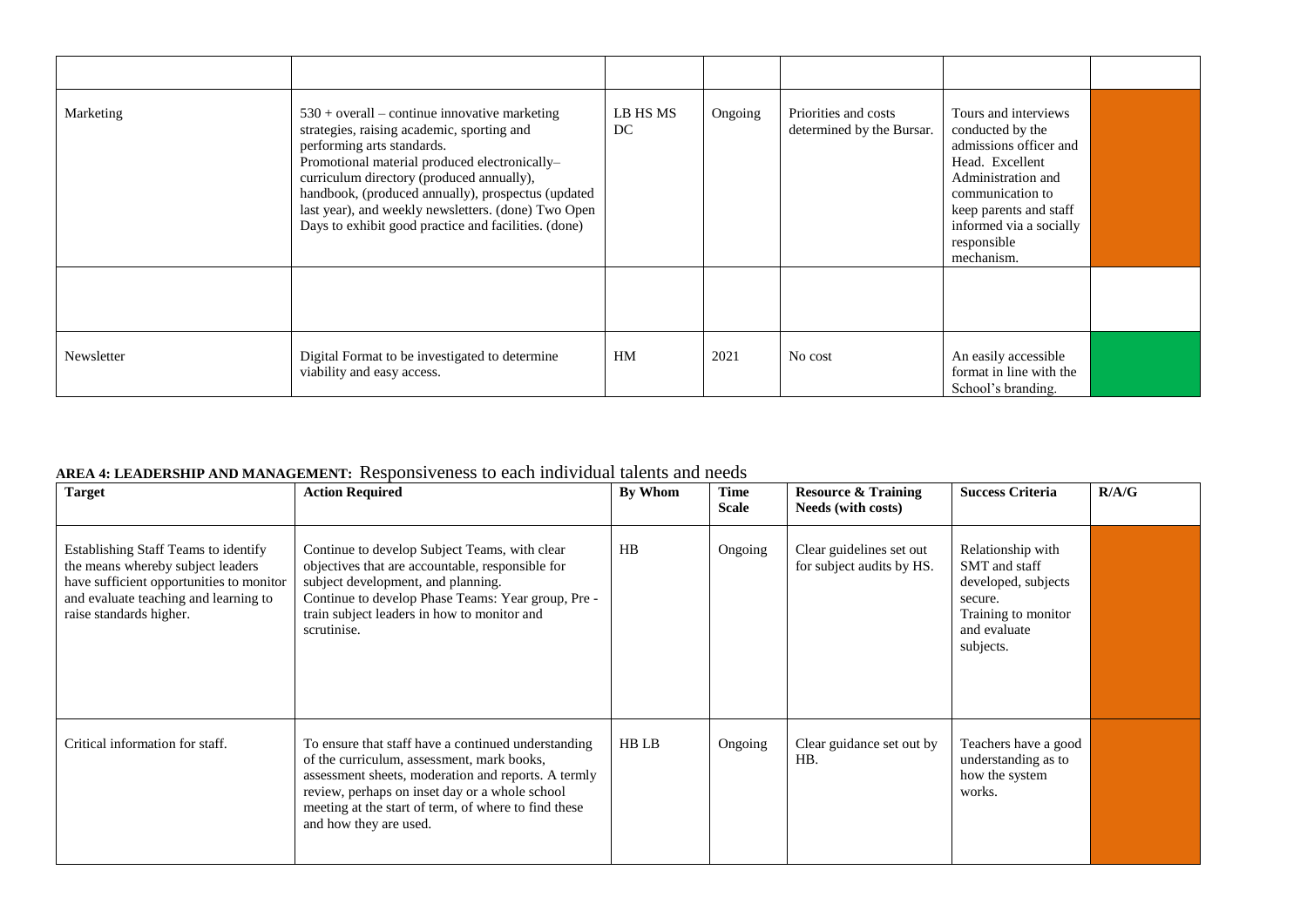| Responsiveness to each individual's<br>talents and needs                                                                                                                                                                       | To ensure that staff have a continued understanding<br>of the curriculum, assessment, mark books,<br>moderation and reports. A termly review, perhaps on<br>inset day or a whole school meeting at the start of the<br>term of where to find these and how they are used.                                                              | HB HoDs LB              | Ongoing | Clear guidance set by<br>HoDs.                           | All teachers work<br>consistently,<br>understanding their<br>role and what has to<br>be achieved.                                                     |  |
|--------------------------------------------------------------------------------------------------------------------------------------------------------------------------------------------------------------------------------|----------------------------------------------------------------------------------------------------------------------------------------------------------------------------------------------------------------------------------------------------------------------------------------------------------------------------------------|-------------------------|---------|----------------------------------------------------------|-------------------------------------------------------------------------------------------------------------------------------------------------------|--|
| To ensure that all children are safe and<br>calm in the playground. All areas of the<br>school to take a consistent approach to<br>lining up. (not Seniors) Restructuring<br>of playtime in Pre Prep to improve<br>procedures. | Clear structure to the playtimes on the AWPs, the<br>use of playground and orchard in the summer to give<br>variety. Organised games that are supervised by the<br>TAs. The introduction of play equipment, lego and a<br>designated area for football to engage the children in<br>a more fulfilling playtime. (specific to Pre Prep) | HoDs MS LB              | Ongoing | Clear guidance set by<br>HoDs.                           | Pupils are<br>comfortable at play<br>times and all<br>involved.                                                                                       |  |
| HoDs and the management of the<br>Deputies.                                                                                                                                                                                    | To help with the newly appointed Deputies and their<br>development.                                                                                                                                                                                                                                                                    | HoDs and<br>Deputy HoDs | Ongoing | Clear guidance set by<br>H <sub>o</sub> D <sub>s</sub> . | Good support for the<br>HoDs and benefit to<br>the leadership<br>structure of the<br>School.                                                          |  |
| Online system for new registrations.                                                                                                                                                                                           | With the appointment of the new Registrar, it is<br>appropriate to change the system to coincide with the<br>School Management System.                                                                                                                                                                                                 | DC MF LB                | Ongoing | System introduced by DC                                  | A more efficient and<br>socially responsible<br>way of organising<br>registrations and to<br>have all the<br>information at the<br>press of a button. |  |
| To organise the compliance systems<br>and procedures in the School.                                                                                                                                                            | Support the compliance officer (CW) in reorganising<br>the systems and procedures with specific support<br>from Bursar, Facilities, HR and Headmaster.                                                                                                                                                                                 | CW                      | Ongoing | Clear guidance by the<br>Compliance officer (CW)         | The School is<br>compliant ready at all<br>times.                                                                                                     |  |